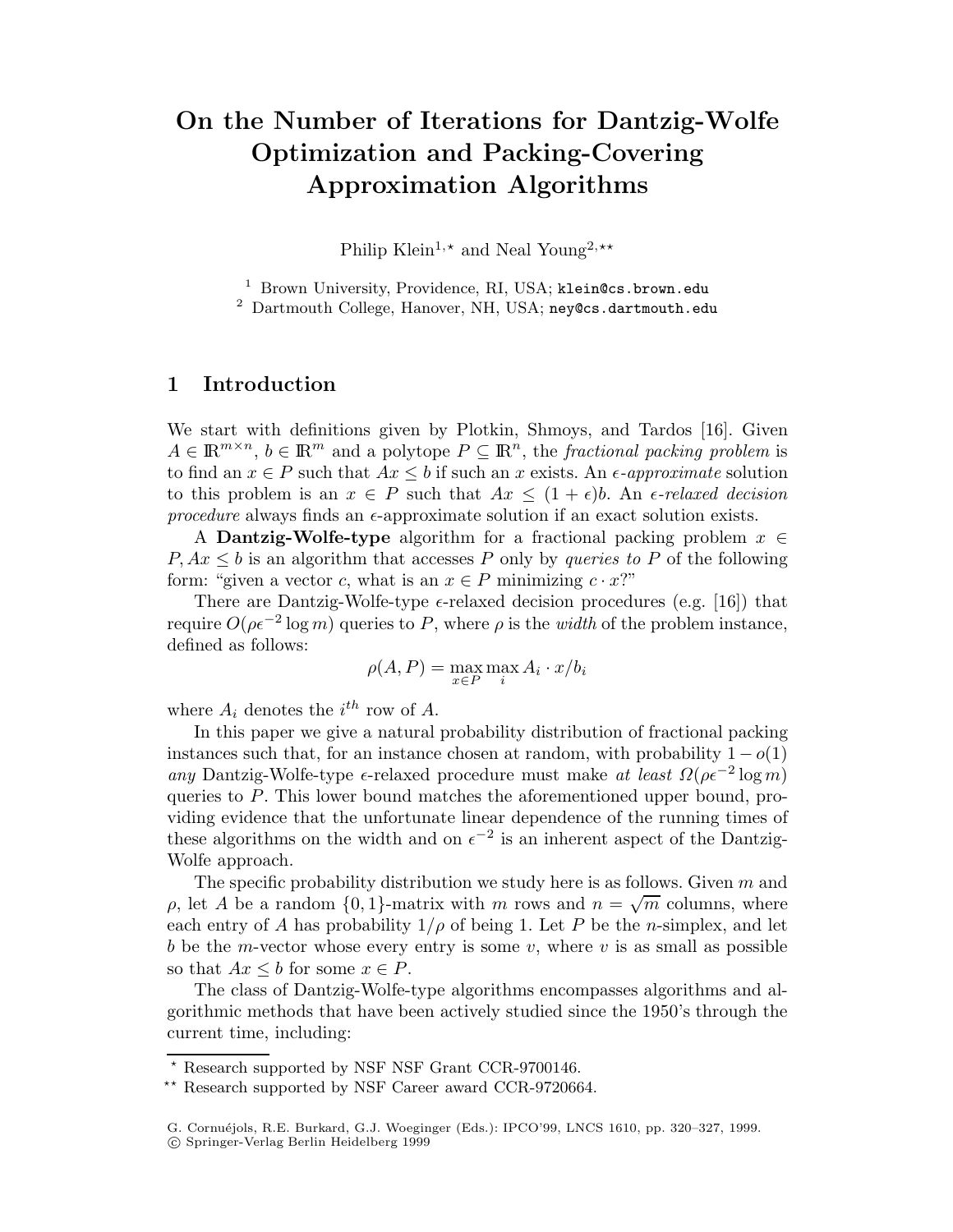- an algorithm by Ford and Fulkerson for multicommodity flow [14],
- Dantzig-Wolfe decomposition (generalized linear programming) [4],
- Benders' decomposition [3],
- the Lagrangean relaxation method developed by Held and Karp and applied to obtaining lower bounds for the traveling salesman problem [9, 10],
- the multicommodity flow approximation algorithms of Shahrokhi and Matula [18], of Klein et al. [13], and of Leighton et al. [15],
- the covering and packing approximation algorithms of Plotkin, Shmoys, and Tardos[16] and the approximation algorithms of Grigoriadis and Khachiyan[8] for block-angular convex programs, and many subsequent works (e.g. [20, 6]).

In a later section we discuss some of the history of the above algorithms and methods and how they relate to the fractional packing problem studied here.

To prove the lower bound we use a probabilistic, discrepancy-theory argument to characterize the values of random  $m \times s$  zero-sum games when s is much smaller than m. From the point of view proposed in [20], where fractional packing algorithms are derived using randomized rounding (and in particular the Chernoff bound), the intuition for the lower bound here is that it comes from the fact that the Chernoff bound is essentially tight.

Some of the multicommodity flow algorithms, and subsequently the algorithms of Plotkin, Shmoys, Tardos and of Grigoriadis and Khachiyan, use a more general model than the one described above. This model assumes the polytope P is the cross-product  $P = P^1 \times \cdots \times P^k$  of k polytopes. In this model, each iteration involves optimizing a linear function over one of the polytopes  $P^i$ . It is straightforward to extend the our lower bound to this model by making A block-diagonal, thus forcing each subproblem to be independently solved. In this general case, the lower bound shows that the number of iterations must be  $\Omega(\epsilon^{-2}(\sum_i \rho_i) \log m)$ , where  $\rho_i$  is the width of  $P^i$ . This lower bound is also tight within a constant factor, as it matches the upper bounds of Plotkin, Shmoys, and Tardos.

**Previous Lower Bounds.** In 1977, Khachiyan [12] proved an  $\Omega(\epsilon^{-1})$  lower bound on the number of iterations to achieve an error of  $\epsilon$ 

In 1994, Grigoriadis and Khachiyan proved an  $\Omega(m)$  lower bound on the number of iterations to achieve a relative error of  $\epsilon = 1$ . They did not consider the dependence of the number of iterations on  $\epsilon$  for smaller values of  $\epsilon$ .

Freund and Schapire [5], in an independent work in the context of learning theory, prove a lower bound on the net "regret" of any adaptive strategy for playing repeated zero-sum games against an adversary. This result is related to, but different from, the result proved here.

## 2 Proof of Main Result

For any m-row n-column matrix A, define the value of A (considered as a twoplayer zero-sum matrix game) to be

$$
V(A) \doteq \min_{x} \max_{1 \le i \le m} A_i \cdot x
$$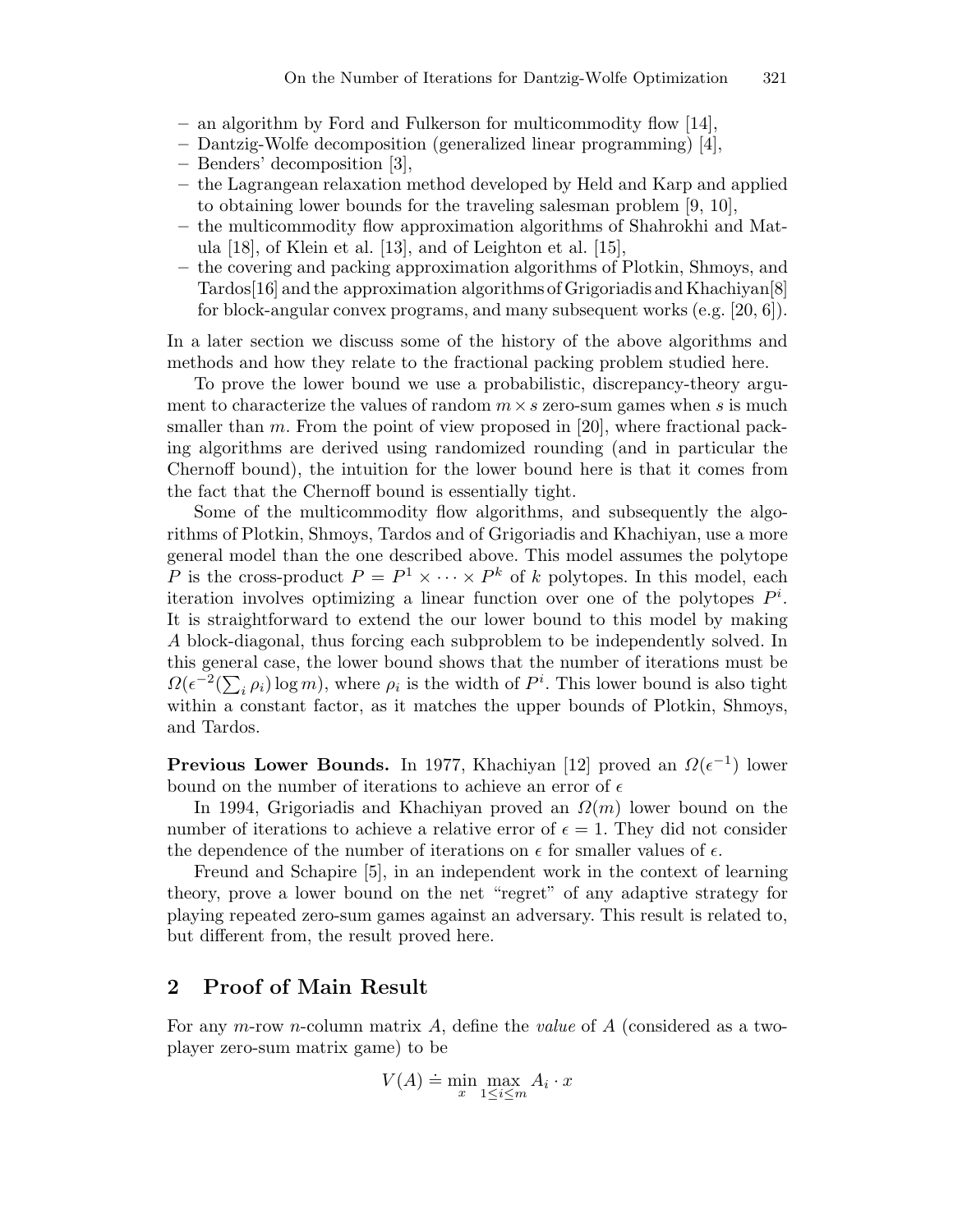where  $A_i$  denotes the *i*th row of A and x ranges over the n-vectors with nonnegative entries summing to 1.

**Theorem 1.** For  $m \in \mathbb{N}$ ,  $n = \Theta(m^{0.5})$ , and  $p \in (0, 1/2)$ , let A be a random  $\{0,1\}$  m × n matrix with i.i.d. entries, each being 1 with probability p. Let  $\bar{\epsilon} > 0$ . With probability  $1-o(1)$ ,

- $-V(A) = \Omega(p)$ , and
- $-$  for  $s \leq \min\{(\ln m)/(\bar{p}\bar{\epsilon}^2), m^{0.5-\delta}\}\$  (where  $\delta > 0$  is fixed), every  $m \times s$  submatrix B of A satisfies

$$
V(B) > (1 + c\bar{\epsilon})V(A)
$$

where c is a constant depending on  $\delta$ .

Our main result follows as a corollary.

**Corollary 1.** Let  $m \in \mathbb{N}$ ,  $\rho > 2$ , and  $\epsilon > 0$  be given such that  $\rho \epsilon^{-2} = O(m^{0.5-\delta})$ for some constant  $\delta > 0$ .

For  $p = 1/\rho$ , and  $n = m^{0.5}$ , let A be a random  $\{0, 1\}$   $m \times n$  matrix as in the theorem. Let b denote the m-element vector whose every element is  $V(A)$ . Let  $P = \{x \in \mathbf{R}^n : x \geq 0, \sum_i x_i = 1\}$  be the n-simplex.

Then with probability  $1 - o(1)$ , the fractional packing problem instance  $x \in$  $P, Ax \leq b$  has width  $O(\rho)$ , and any Dantzig-Wolfe-type  $\epsilon$ -relaxed decision procedure requires at least  $\Omega(\rho \epsilon^{-2} \log m)$  queries to P when given the instance as input.

Assuming the theorem for a moment, we prove the corollary. Suppose that the matrix A indeed has the two properties that hold with probability  $1 - o(1)$ according to the theorem. It follows from the definition of  $V(A)$  that there exists  $x^* \in P^n$  such that  $Ax^* \leq b$ . That is, there exists a (non-approximate) solution to the fractional packing problem.

To bound the width, let  $\bar{x}$  be any vector in P. By definition of P and A, for any row  $A_j$  of A we have  $A_j \cdot \bar{x} \leq 1$ . On the other hand, from the theorem we know that  $V(A) = \Omega(p) = \Omega(1/\rho)$ . Since  $b_j = V(A)$ , it follows that  $A_j \cdot \bar{x}/b_j$  is  $O(\rho)$ . Since this is true for every j and  $\bar{x} \in P$ , this bounds the width.

Now consider any Dantzig-Wolfe-type  $\epsilon$ -relaxed decision procedure. Suppose for a contradiction that it makes no more than  $s \leq \rho(c\epsilon)^{-2} \ln m$  calls to the oracle that optimizes over  $P$ . In each of these calls, the oracle returns a vertex of  $P$ , i.e. a vector of the form

$$
(0,0,\ldots,0,1,0,\ldots,0,0)
$$

Let S be the set of vertices returned, and let  $P(S)$  be the convex hull of these vertices. Every vector in  $P(S)$  has at most s non-zero entries, for its only nonzero entries can occur in positions for which there is a vector in S having a 1 in that position. Hence, by the theorem with  $\bar{\epsilon} = \epsilon/c$ , there is no vector  $x \in P(S)$ that satisfies  $Ax \leq (1+\epsilon)b$ .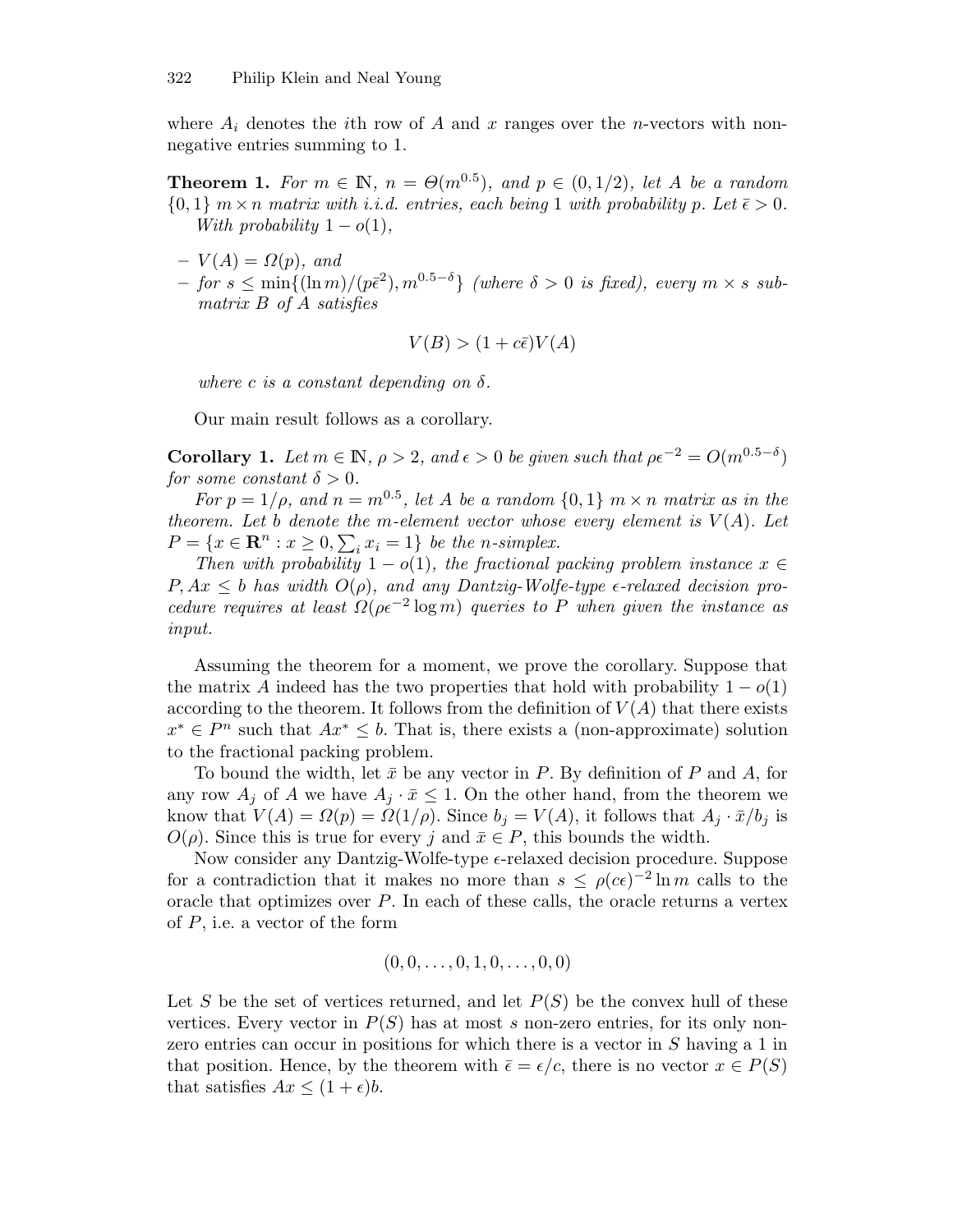Consider running the same algorithm on the fractional packing problem  $Ax \leq$  $b, x \in P(S)$ , i.e. with  $P(S)$  replacing P. The procedure makes all the same queries to P as before, and receives all the same answers, and hence must give the same output, namely that an  $\epsilon$ -approximate solution exists. This is an incorrect output, which contradicts the definition of a relaxed decision procedure.

## 3 Proof of Theorem 1

For any  $m$ -row n-column matrix  $A$ , define the *value* of  $A$  (considered as a twoplayer zero-sum matrix game) to be

$$
V(A) = \min_{x} \max_{1 \le i \le m} A_i \cdot x
$$

where  $A_i$  denotes the *i*th row of A and x ranges over the n-vectors with nonnegative entries summing to 1.

Before we give the proof of Theorem 1, we introduce some simple tools for reasoning about  $V(X)$  for a random  $\{0,1\}$  matrix X.

By the definition of  $V, V(X)$  is at most the maximum, over all rows, of the average of the row's entries. Suppose each entry in  $X$  is 1 with probability  $q$ , and within any row of X the entries are independent. Then for any  $\delta$  with  $0 < \delta < 1$ , a standard Chernoff bound implies that the probability that a given row's average exceeds  $(1 + \delta)q$  is exp( $-\Theta(\delta^2 q n_X)$ ), where  $n_X$  is the number of columns of X. Thus, by a naive union bound  $Pr[V(X] \ge (1 + \delta)q] \le m_X \exp(-\Theta(\delta^2 q n_X))$ where  $m<sub>X</sub>$  is the number of rows of X. For convenience we rewrite this bound as follows. For any  $q \in [0, 1]$  and  $\beta \in (0, 1]$ , assuming  $m_X/\beta \to \infty$ ,

$$
\Pr[V(X) \ge (1+\delta)q] = o(\beta) \text{ for some } \delta = O\left(\sqrt{\frac{\ln(m_X/\beta)}{qn_X}}\right). \tag{1}
$$

We use an analogous *lower* bound on  $V(X)$ . By von Neumann's Min-Max Theorem

$$
V(X) = \max_{y} \min_{i} X'_i \cdot y
$$

(where  $X'$  denotes the transpose of X). Thus, reasoning similarly, if within any column of X (instead of any row) the entries are independent,

$$
\Pr[V(X) \le (1 - \delta)q] = o(\beta) \text{ for some } \delta = O\left(\sqrt{\frac{\ln(n_X/\beta)}{qm_X}}\right),\tag{2}
$$

assuming  $n_X/\beta \to \infty$ . We will refer to (1) and (2) as the *naive upper and lower bounds* on  $V(X)$ , respectively.

Proof of Theorem 1.

The naive lower bound to  $V(A)$  shows that

$$
\Pr[V(A) \le p(1 - \delta_0)] = o(1) \text{ for some } \delta_0 = O\left(\sqrt{\frac{\ln n}{pm}}\right) = o(1). \tag{3}
$$

Thus,  $V(A) \geq \Omega(p)$  with probability  $1 - o(1)$ .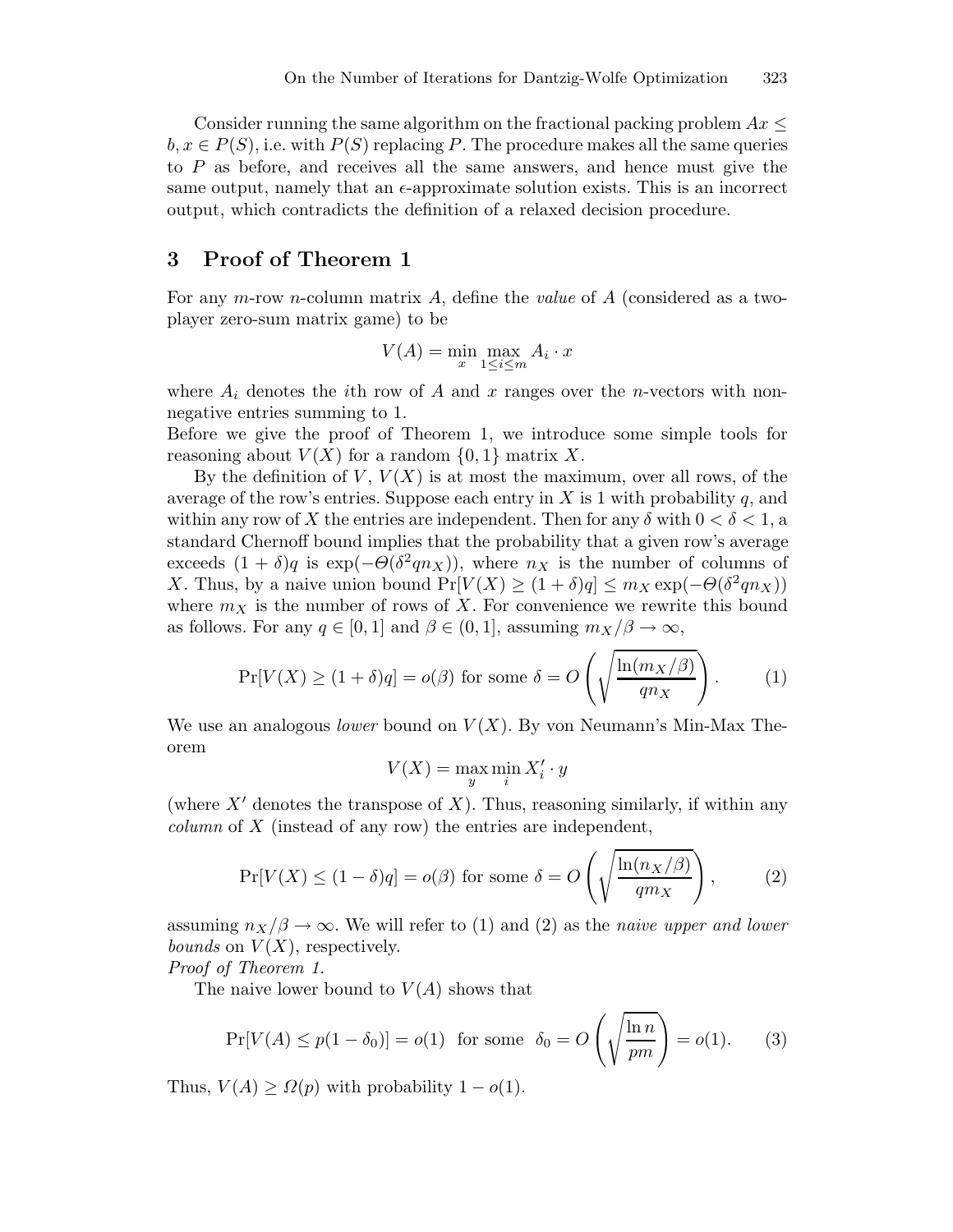Let  $s = \min\{( \ln m)/(\bar{p}\bar{\epsilon}^2), m^{0.5-\delta} \}$ . Assume without generality that  $s =$  $(\ln m)/(\bar{p}\bar{\epsilon}^2)$  (by increasing  $\bar{\epsilon}$  if necessary).

We will show that with probability  $1 - o(1)$  any  $m \times s$  submatrix B of A has value

$$
V(B) > (1 + c\bar{\epsilon})V(A) \tag{4}
$$

The definition of value implies that  $V(B') \ge V(B)$  for any  $m \times s'$  submatrix B' of B (where  $s' \leq s$ ). Thus we obtain (4) for such submatrices B' as well.

For any of the  $m$  rows of  $B$ , the expected value of the average of the  $s$  entries is p. We will show at least  $r = s^2 \ln n$  of the rows have a higher than average number of ones and by focusing on these rows we will show that  $V(B)$  is likely to be significantly higher than  $V(A)$ .

For appropriately chosen  $\delta_1$ , the probability that a given row of B has at least  $\ell = (1 + \delta_1)ps$  ones is at least  $\binom{s}{\ell} p^{\ell} (1-p)^{s-\ell} = \exp(-O(\delta_1^2 ps))$ . (That is, the Chernoff bound is essentially tight here up to constant factors in the exponent.) Call any such row good and let G denote the number of good rows. In particular choosing some

$$
\delta_1 = \Omega \left( \sqrt{\frac{\ln(m/r)}{ps}} \right) = \Omega \left( \sqrt{\frac{\ln m}{ps}} \right) = \Omega(\epsilon)
$$

the probability that any given row is good is at least  $2r/m$  and the expectation of G is at least 2r. Since G is a sum of independent random  $\{0,1\}$  random variables,  $Pr[G < r] < exp(-r/8)$ .

By the choice of r, this is  $o(1/n<sup>s</sup>)$ , so with probability  $1 - o(1/n<sup>s</sup>)$ , B has at least r good rows.

Suppose this is indeed the case and select any r good rows. Let C be the  $r \times s$ submatrix of B formed by the chosen rows. In any column of  $C$ , the entries are independent and by symmetry each has probability at least  $p(1 + \delta_1)$  of being 1. Applying the naive lower bound  $(2)$  to  $V(C)$ , we find

$$
\Pr[V(C) \le p(1+\delta_1)(1-\delta_2)] = o(1/n^s) \text{ for some } \delta_2 = O\left(\sqrt{\frac{\sin n}{pr}}\right). \tag{5}
$$

By the choice of r,  $\delta_2 = o(\delta_1)$ . Thus  $(1 + \delta_1)(1 - \delta_2) = 1 + \Omega(\delta_1)$ . Since  $V(B) \ge$  $V(C)$ , we find that, for any  $m \times s$  submatrix  $B, V(B) \geq p(1 + \Omega(\delta_1))$  with probability  $1 - o(1/n<sup>s</sup>)$ .

Since there are at most  $\binom{n}{s} \leq n^s$  distinct  $m \times s$  submatrices B of A, the probability that all of them have value  $p(1 + \Omega(\delta_1))$  is  $1-o(1)$ . Finally, applying the naive upper bound to  $V(A)$  shows that

$$
\Pr[V(A) \ge p(1+\delta_3)] = o(1) \text{ for some } \delta_3 = O\left(\sqrt{\frac{\ln m}{pn}}\right). \tag{6}
$$

Since  $\delta_3 = o(\delta_1)$ , the result follows.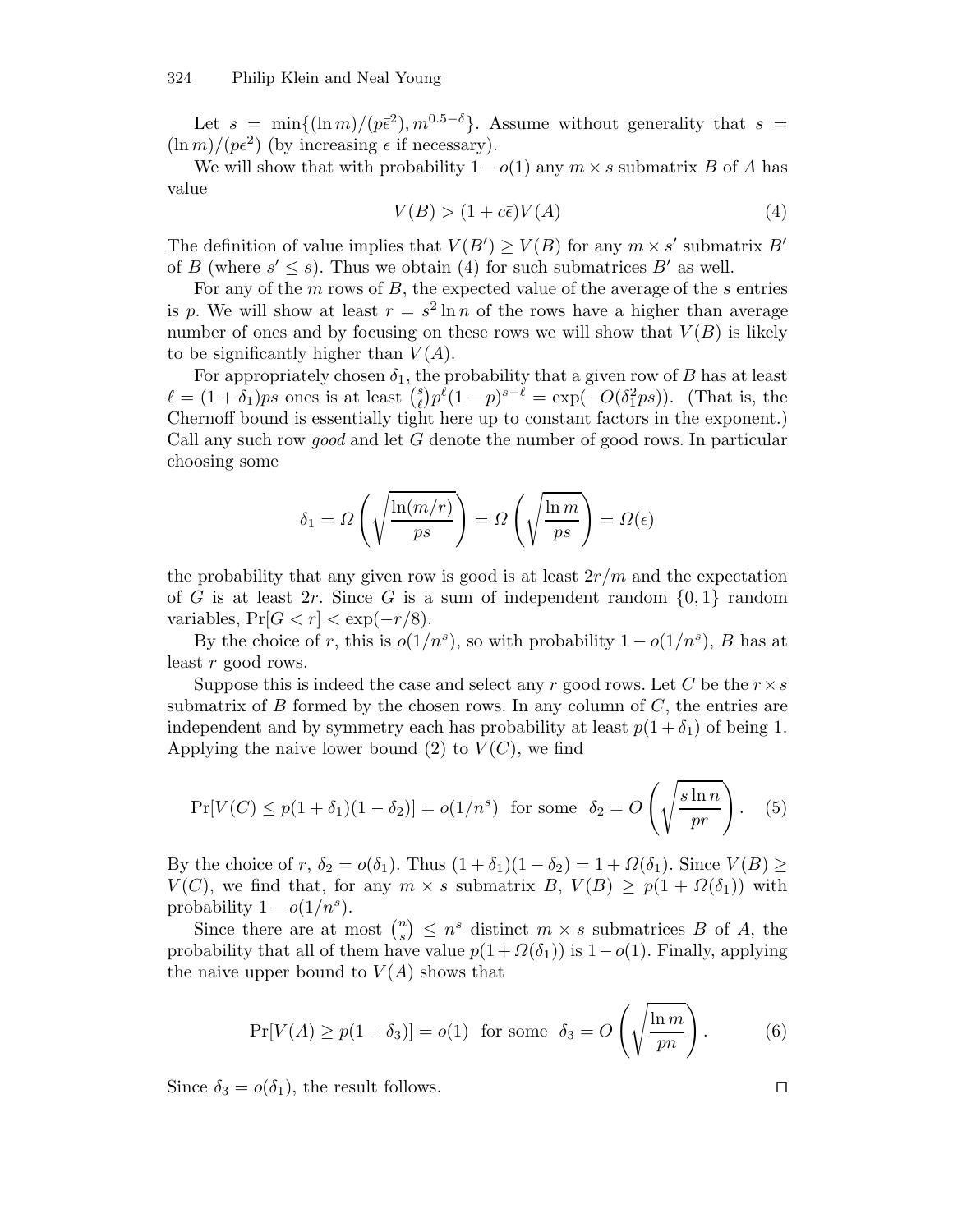### 4 Historical Discussion

Historically, there are three lines of research within what we might call the Dantzig-Wolfe model. One line of work began with a method proposed by Ford and Fulkerson for computing multicommodity flow. Dantzig and Wolfe noticed that this method was not specific to multicommodity flow; they suggested decomposing an arbitrary linear program into two sets of constraints, writing it as

$$
\min\{cx \; : \; x \ge 0, Ax \ge b, x \in P\} \tag{7}
$$

and solving the linear program by an iterative procedure: each iteration involves optimizing over the polytope P. This approach, now called Dantzig-Wolfe decomposition, is especially useful when  $P$  can be written as a cross-product  $P_1 \times \cdots \times P_k$ , for in this case minimization over P can be accomplished by minimizing separately over each  $P_i$ . Often, for example, distinct  $P_i$ 's constrain disjoint subsets of variables. In practice, this method tends to require many iterations to obtain a solution with value optimum or nearly optimum, often too many to be useful.

#### Lagrangean Relaxation

A second line of research is represented by the work of Held and Karp [9, 10]. In 1970 they proposed a method for estimating the minimum cost of a travelingsalesman tour. Their method was based on the concept of a 1-tree, which is a slight variant of a spanning tree. They proposed two ways to calculate this estimate; one involved formulating the estimate as the solution to the mathematical program

$$
\max_{u} \left[ ub + \min_{x \in P} (c - uA)x \right]
$$
 (8)

where  $P$  is the polytope whose vertices are the 1-trees. They suggested an iterative method to find an optimal or near-optimal solution: While they given some initial assignment to  $u$ , find a minimum-cost 1-tree with respect to the edge-costs  $c - uA$ . Next, update the node-prices u based on the degrees of the nodes in the 1-tree found. Find a min-cost 1-tree with respect to the modified costs, update the node-prices accordingly, and so on.

Like Dantzig and Wolfe's method, this method's only dependence on the polytope  $P$  is via repeatedly optimizing over it. In the case of Held and Karp's estimate, optimizing over  $P$  amounts to finding a minimum-cost spanning tree. Their method of obtaining an estimate for the solution to a discrete-optimization problem came to be known as Lagrangean relaxation, and has been applied to a variety of other problems.

Held and Karp's method for finding the optimal or near-optimal solution to (8) turns out to be the subgradient method, which dates back to the early sixties. Under certain conditions this method can be shown to converge in the limit, but, like Dantzig and Wolfe's method it can be rather slow. (One author refers to the "the correct combination of artistic expertise and luck" [19] needed to make progress in subgradient optimization.)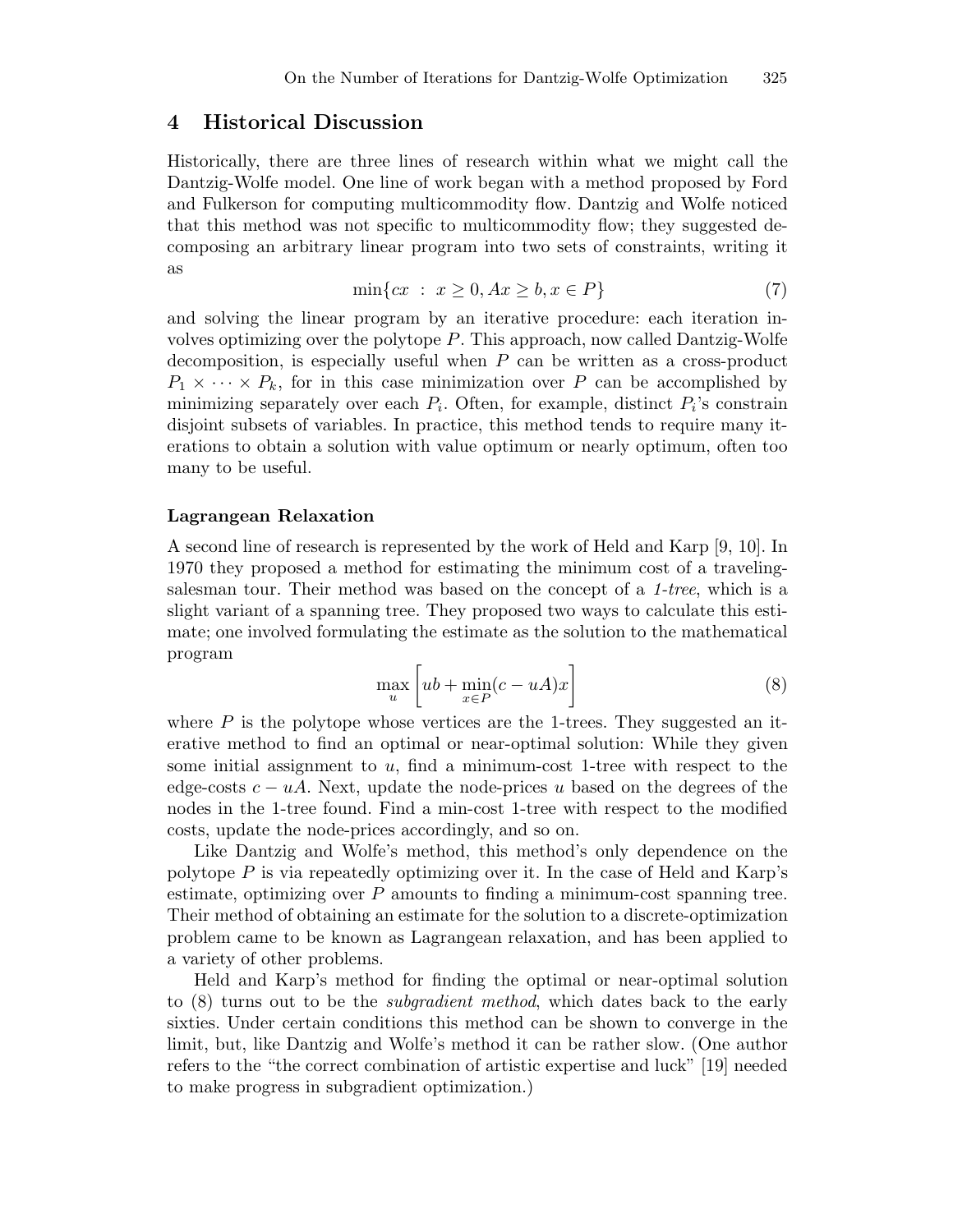#### Fractional Packing and Covering

The third line of research, unlike the first two, provided guaranteed convergence rates. Shahrokhi and Matula [18] gave an approximation algorithm for a special case of multicommodity flow. Their algorithm was improved and generalized by Klein, Plotkin, Stein, and Tardos [13], Leighton et al. [15], and others. Plotkin, Shmoys, and Tardos [16] noticed that the technique could be generalized to apply to the problem of finding an element of the set

$$
\{x : Ax \le b, x \in P\} \tag{9}
$$

where P is a convex set and A is a matrix such that  $Ax \geq 0$  for every  $x \in P$ . In particular, as discussed in the introduction, they gave an  $\epsilon$ -relaxed decision **procedure** that required  $O(\rho \epsilon^{-2} \log m)$  queries to P, where  $\rho$  is the width of the problem instance.

A similar result was obtained independently by Grigoriadis and Khachiyan [8]. Many subsequent algorithms (e.g. [20, 6]) built on these results. Furthermore, many applications for these results have been proposed.

This method of Plotkin, Shmoys, Tardos and Grigoriadis, Khachiyan improves on Dantzig-Wolfe decomposition and subgradient optimization in that it does not require artistry to achieve convergence, and it is effective for reasonably large values of  $\epsilon$ . However, for small  $\epsilon$  the method is frustratingly slow. Might there be an algorithm in the Dantzig-Wolfe model that converges more quickly?

Our aim in this paper has been to address this question, and to provide evidence that the answer is no. However, our lower bound technique is incapable of proving a lower bound that is superlinear in  $m$ , the number of rows of  $A$ . The reason is that for any  $m$ -row matrix  $A$ , there is an  $m$ -column submatrix  $B$ such that  $V(B) = V(A)$ . This raises the question of whether there is a Dantzig-Wolfe-type method that requires a number of iterations polynomial in  $m$  but subquadratic in  $1/\epsilon$ .

## References

- [1] B. Awerbuch and T. Leighton. A simple local-control approximation algorithm for multicommodity flow. In Proc. of the 34th IEEE Annual Symp. on Foundation of Computer Science, pages 459–468, 1993.
- [2] B. Awerbuch and T. Leighton. Improved approximation algorithms for the multicommodity flow problem and local competitive routing in dynamic networks. In Proc. of the 26th Ann. ACM Symp. on Theory of Computing, pages 487–495, 1994.
- [3] J. F. Benders Partitioning procedures for solving mixed-variables programming problems. Numerische Mathematik 4:238–252, 1962.
- [4] G. B. Dantzig and P. Wolfe. Decomposition principle for linear programs. Operations Res., 8:101–111, 1960.
- [5] Y. Freund and R. Schapire. Adaptive game playing using multiplicative weights. J. Games and Economic Behavior, to appear.
- [6] N. Garg and J. Könemann. Faster and simpler algorithms for multicommodity flow and other fractional packing problems. In Proc. of the 39th Annual Symp. on Foundations of Computer Science, pages 300–309, 1998.